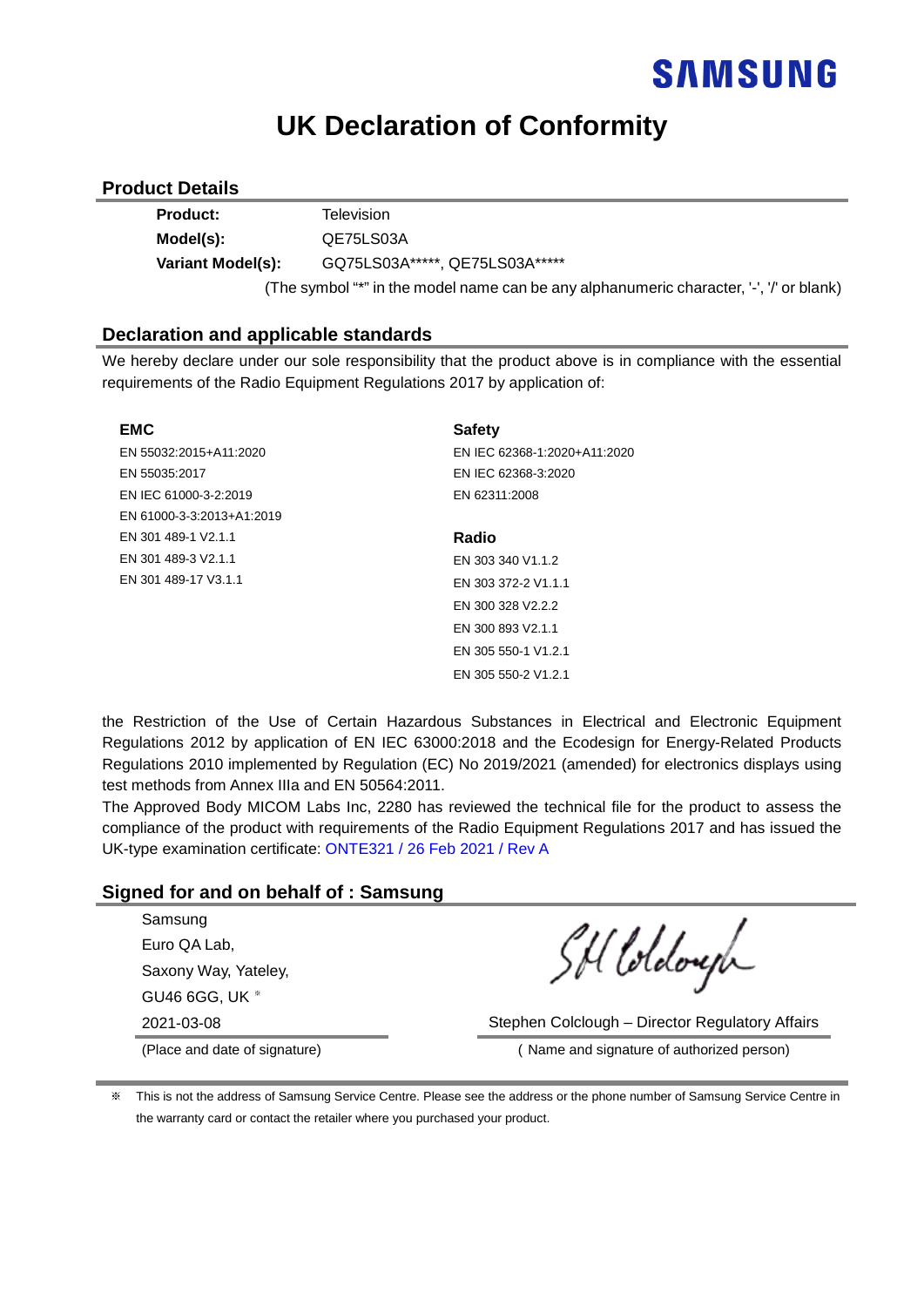### **EU Declaration of Conformity**<sup>1</sup>

### **Product Details**<sup>2</sup>

| Product <sup>3</sup> :          | Television                                                                                            |
|---------------------------------|-------------------------------------------------------------------------------------------------------|
| Model(s) $4$ :                  | QE75LS03A                                                                                             |
| Variant Model(s) <sup>5</sup> : | GQ75LS03A*****, QE75LS03A*****                                                                        |
|                                 | (The symbol "*" in the model name can be any alphanumeric character, '-', '/' or blank) <sup>5a</sup> |

### **Declaration and applicable standards6**

We hereby declare under our sole responsibility that the product above is in compliance with the essential requirements of the<sup>7</sup> Radio Equipment Directive(2014/53/EU)<sup>7c</sup> by application of <sup>7f</sup>:

| EMC <sup>8</sup>          | Safety <sup>9</sup>          |  |  |
|---------------------------|------------------------------|--|--|
| EN 55032:2015+A11:2020    | EN IEC 62368-1:2020+A11:2020 |  |  |
| EN 55035:2017             | EN IEC 62368-3:2020          |  |  |
| EN IEC 61000-3-2:2019     | EN 62311:2008                |  |  |
| EN 61000-3-3:2013+A1:2019 |                              |  |  |
| EN 301 489-1 V2.1.1       | Radio <sup>10</sup>          |  |  |
| EN 301 489-3 V2.1.1       | EN 303 340 V1.1.2            |  |  |
| EN 301 489-17 V3.1.1      | EN 303 372-2 V1.1.1          |  |  |
|                           | FN 300 328 V2.2.2            |  |  |
|                           | EN 300 893 V2.1.1            |  |  |
|                           | EN 305 550-1 V1.2.1          |  |  |
|                           | EN 305 550-2 V1.2.1          |  |  |

the Directive (2011/65/EU) on the restriction of the use of certain hazardous substances in electrical and electronic equipment by application of EN IEC 63000:201812 and the Eco-Design Directive (2009/125/EC) implemented by<sup>13</sup> Regulation (EC) No 2019/2021 for electronics displays<sup>13a</sup> using test methods from<sup>14</sup> Annex IIIa and EN 50564:2011.

The Notified Body MICOM Labs Inc, 2280 has reviewed the technical file for the product to assess the compliance of the product with requirements of the RED 2014/53/EU and has issued the EU-type examination certificate: ONTE326/3 Mar 2021/Rev A14b

### **Signed for and on behalf of : Samsung15**

| Samsung                             |
|-------------------------------------|
| Euro QA Lab.                        |
| Saxony Way, Yateley,                |
| <b>GU46 6GG, UK</b><br>$\mathbb{X}$ |
| 2021-03-08                          |

SH loldough

Stephen Colclough – Director Regulatory Affairs<sup>17</sup>

(Place and date of signature)<sup>16</sup> (Name and signature of authorized person)<sup>18</sup>

This is not the address of Samsung Service Centre. Please see the address or the phone number of Samsung Service Centre in the warranty card or contact the retailer where you purchased your product.<sup>19</sup>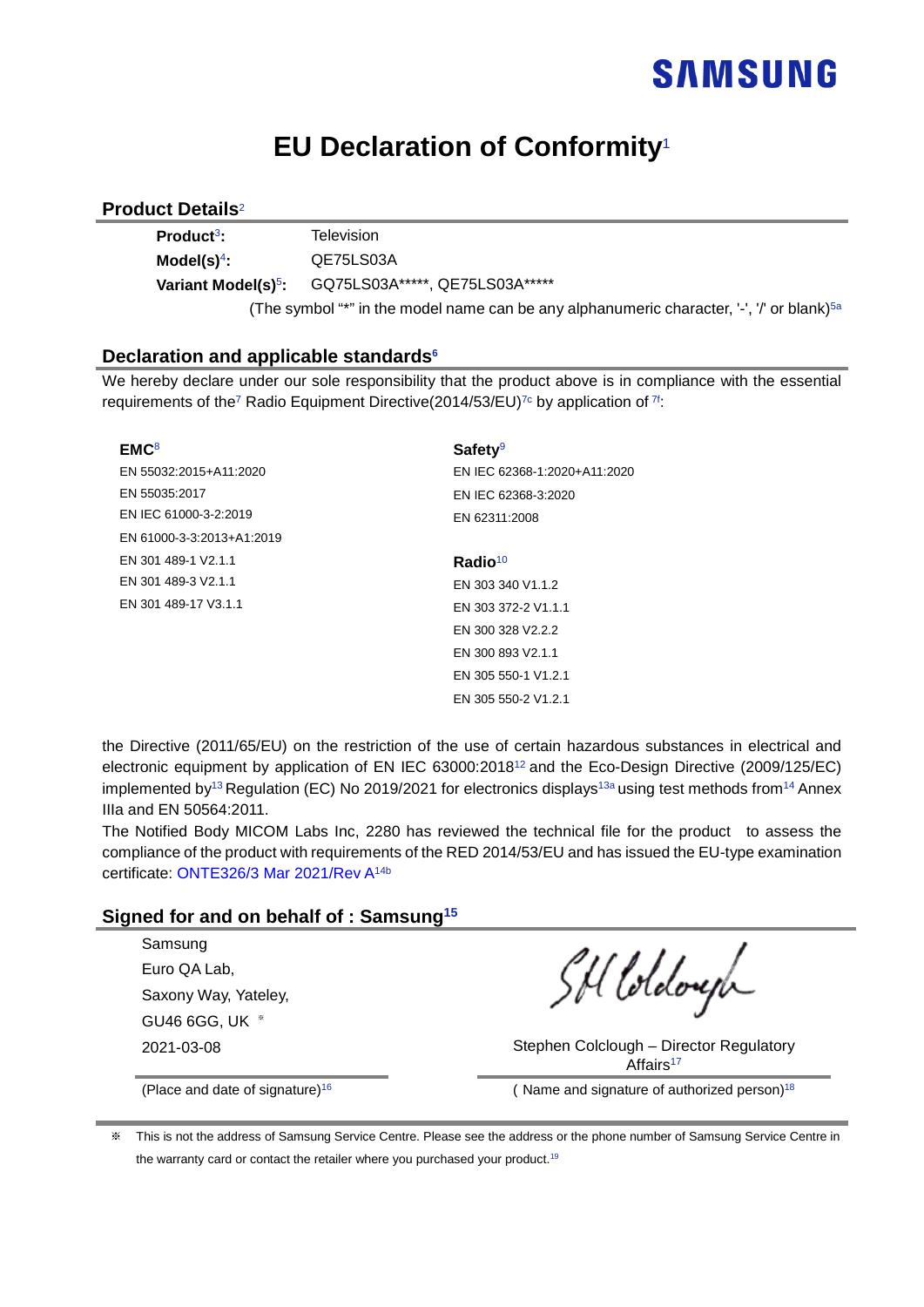|                 | <b>BG</b>                           | <b>HR</b>                                  | <b>CS</b>                                   | DA                                                                                                                                                                                                                     | <b>NL</b>                                                                                                                                                        | ET                                                | FI.                                                 |
|-----------------|-------------------------------------|--------------------------------------------|---------------------------------------------|------------------------------------------------------------------------------------------------------------------------------------------------------------------------------------------------------------------------|------------------------------------------------------------------------------------------------------------------------------------------------------------------|---------------------------------------------------|-----------------------------------------------------|
|                 | Декларация за съответствие          | Izjava o sukladnosti                       | Prohlášení o shodě                          | Overensstemmelseserklæring                                                                                                                                                                                             | Verklaring van overeenstemming                                                                                                                                   | Vastavusdeklaratsioon                             | Vaatimuksenmuk-aisuusvakuutus                       |
| $\overline{2}$  | Информация за продукта              | Pojedinosti o proizvodu                    | Podrobnosti produktu                        | Produktdetaljer                                                                                                                                                                                                        | Productgegevens                                                                                                                                                  | Tooteteave                                        | Tuotetiedot                                         |
| 3               | Продукт:                            | proizvod:                                  | Produkt:                                    | Produkt:                                                                                                                                                                                                               | Product:                                                                                                                                                         | Toode:                                            | Tuote:                                              |
| $\overline{4}$  | Модел (и):                          | Model(i):                                  | Modely:                                     | Model(ler)                                                                                                                                                                                                             | Model(len)                                                                                                                                                       | Mudel(id)                                         | $Malli(t)$ :                                        |
| 5               | Вариант Модел (и):                  | Verzija modela:                            | Varianty modelů                             | Variant Model(ler):                                                                                                                                                                                                    | Variant Model(len)                                                                                                                                               | Variandimudel (id)                                | Vaihtoehtoiset malli(t)                             |
| 5a              | (Символът "*" в името на модела     | (Simbol "*" u nazivu modela može biti      | (Symbol "*" v názvu modelu může             | (Symbolet "*" i modelnavnet kan                                                                                                                                                                                        | (Het symbool "*" in de modelnaam                                                                                                                                 | (Mudeli nimes võib sümbol "*" olla                | (Symboli "*" mallinimessä voi olla                  |
|                 | може да бъде всеки буквено-         | bilo koji alfanumerički znak, "-", "/" ili | být libovolný alfanumerický znak, "-        | være et hvilket som helst                                                                                                                                                                                              | kan elk alfanumeriek teken, '-', '/' of                                                                                                                          | mis tahes tähtnumbriline täht, "-",               | mikä tahansa aakkosnumeerinen                       |
|                 | цифров символ, "-", "/" или празен) | prazan)                                    | ", "/" nebo prázdný)                        | alfanumerisk tegn, '-', '/' eller tomt)                                                                                                                                                                                | blanco zijn)                                                                                                                                                     | "/" või tühi)                                     | merkki, '-', '/' tai tyhjä)                         |
| 6               | Декларация и приложими стандарти    | Izjava i primjenjivi standardi             | Prohlášení a platné normy                   | Erklæring og gældende standarder                                                                                                                                                                                       | Verklaring en toepasselijke normen                                                                                                                               | Deklaratsioon ja kohaldatavad<br>standardid       | Asiakirja ja sovellettavat<br>standardit            |
| $\overline{7}$  | С настоящото декларираме, че        | Ovime izjavljujemo pod vlastitom           | Tímto prohlašujeme na naši                  | Vi erklærer herved under vores                                                                                                                                                                                         | We verklaren hierbij op eigen                                                                                                                                    | Käesolevaga kinnitame oma                         | Vakuutamme täten yksin                              |
|                 | продуктът е в съответствие със      | odgovornošću da je gore navedeni           | výhradní odpovědnost, že výše               | eneste ansvar, at produktet ovenfor                                                                                                                                                                                    | verantwoordelijkheid dat het                                                                                                                                     | vastutusel, et ülaltoodud toode                   | vastuullamme, että yllä oleva                       |
|                 | съществуващите изисквания на:       | proizvod sukladan osnovnim                 | uvedený produkt je v souladu se             | overholder de væsentlige krav i:                                                                                                                                                                                       | bovenstaande product voldoet aan                                                                                                                                 | vastab järgmistest õigusaktidest                  | tuote on seuraavien olennaisten                     |
|                 |                                     |                                            | základními požadavky:                       |                                                                                                                                                                                                                        | de essentiële vereisten van de:                                                                                                                                  | tulenevatele kohustuslikele                       | vaatimusten mukainen:                               |
|                 |                                     |                                            |                                             |                                                                                                                                                                                                                        |                                                                                                                                                                  | nõuetele:                                         |                                                     |
| 7c              | Директива 2014/53/ЕО на             | Direktiva 2014/53/EU za radijsku           | Směrnice 2014/53/EU o rádiových             | Direktiv 2014/53/EU om radioudstyr                                                                                                                                                                                     | Richtlijn 2014/53/EU betreffende                                                                                                                                 | Direktiiv 2014/53/EL                              | Direktiivi 2014/53/EU: radiolaitteet                |
|                 | радиосъоръжения                     | opremu                                     | zařízeních                                  |                                                                                                                                                                                                                        | radioapparatuur                                                                                                                                                  | raadioseadmete kohta                              |                                                     |
| 7f              | чрез прилагането на                 | primjenom:                                 | podle použití norem:                        | ved anvendelse af:                                                                                                                                                                                                     | door toepassing van:                                                                                                                                             | kohaldades:                                       | soveltaen seuraavia:                                |
| 8               | Електромагнитна съвместимост        | <b>EMC</b>                                 | Elektromagnetická kompatibilita             | <b>EMC</b>                                                                                                                                                                                                             | <b>EMC</b>                                                                                                                                                       | <b>EMC</b>                                        | <b>EMC</b>                                          |
| 9               | Безопасност                         | Sigurnost                                  | Bezpečnost                                  | <b>SIKKERHED</b>                                                                                                                                                                                                       | <b>VEILIGHEID</b>                                                                                                                                                | Ohutus                                            | Turvallisuus                                        |
| 10              | Радио                               | Radio                                      | Rádio                                       | Radio                                                                                                                                                                                                                  | Radio                                                                                                                                                            | Raadiovõrk                                        | Radio                                               |
| 12              | с Директива (2011/65/EU) относно    | Direktiva (2011/65/EU) o                   | směrnice (2011/65/EU) týkající se           | direktiv (2011/65/EU) om                                                                                                                                                                                               | de richtlijn (2011/65/EU)                                                                                                                                        | direktiivi (2011/65/EU) teatavate                 | sekä tiettyjen vaarallisten                         |
|                 | ограничението за употребата на      | ograničavanju uporabe određenih            | omezení používání konkrétních               | begrænsning af anvendelsen af                                                                                                                                                                                          | betreffende beperking van het                                                                                                                                    | ohtlike ainete kasutamise piiramise               | aineiden käytön rajoittamisesta                     |
|                 | определени опасни вещества в        | opasnih tvari u električnim i              | nebezpečných látek v elektrickém            | visse farlige stoffer i elektrisk og                                                                                                                                                                                   | gebruik van bepaalde gevaarlijke                                                                                                                                 | kohta elektri- ja                                 | sähkö- ja elektroniikkalaitteissa                   |
|                 | електрическото и електронното       | elektroničkim uređajima primjenom          | a elektronickém vybavení dle                | elektronisk udstyr ved anvendelse                                                                                                                                                                                      | stoffen in elektrische en                                                                                                                                        | elektroonikaseadmetes, mida on                    | annetun direktiivin (2011/65/EU)                    |
|                 | оборудване чрез прилагане на EN     | EN IEC 63000:2018.                         | normy EN IEC 63000:2018.                    | af EN IEC 63000:2018.                                                                                                                                                                                                  | elektronische apparatuur door                                                                                                                                    | täiendatud seadustega EN IEC                      | vaatimukset standardia EN IEC                       |
|                 | IEC 63000:2018.                     |                                            |                                             |                                                                                                                                                                                                                        | toepassing van EN IEC                                                                                                                                            | 63000:2018.                                       | 63000:2018 soveltaen.                               |
|                 |                                     |                                            |                                             |                                                                                                                                                                                                                        | 63000:2018                                                                                                                                                       |                                                   |                                                     |
| 13              | и с Директивата за екопроектиране   | te Direktive (2009/125/EZ) o               | a směrnice o ekodesignu                     | og direktivet Ecodesign og                                                                                                                                                                                             | en de richtlijn inzake ecologisch                                                                                                                                | ning ökodisaini direktiivi (2009/125              | ja ekologisen suunnittelun                          |
|                 | (2009/125/ЕО), предоставена от:     | ekološkom dizajnu koju primjenjuje:        | (2009/125/ES) uplatňovanou:                 | Energimærkning (2009/125/EF)                                                                                                                                                                                           | ontwerp (2009/125/EG)                                                                                                                                            | / EÜ), mida rakendatakse läbi:                    | direktiivissä (2009/125/EY)                         |
|                 |                                     |                                            |                                             | implementeret ved:                                                                                                                                                                                                     | geïmplementeerd door:                                                                                                                                            |                                                   | toteutettu:                                         |
| 13a             | Регламент (ЕО) № 2019/2021 на       | Uredba (EZ) BR. 2019/2021 za               | Nařízení (EU) č. 2019/2021 pro              | Forordning (EF) Nr. 2019/2021 for                                                                                                                                                                                      | Verordening (EG) Nr. 2019/2021                                                                                                                                   | Määrus (EÜ) nr 2019/2021 seoses                   | Asetus (EY) N:o 2019/2021                           |
|                 | електронни екрани                   | elektroničke zaslone                       | elektronické displaye                       | elektroniske skærme                                                                                                                                                                                                    | voor elektronische beeldschermen                                                                                                                                 | kuvaritega                                        | elektronisten näyttöjen osalta                      |
| 14              | използвайки методи за изпитване     | Primjenom ispitnih metoda iz:              | Pomocí zkušebních metod podle:              | Ved hiælp af testmetoder fra:                                                                                                                                                                                          | Met behulp van de testmethodes                                                                                                                                   | Kasutades toodud                                  | Käyttämällä testimenetelmiä:                        |
|                 | OT:                                 |                                            |                                             |                                                                                                                                                                                                                        | van:                                                                                                                                                             | testimismeetodeid:                                |                                                     |
| 14 <sub>b</sub> | Нотифицираният орган <име,          | Prijavljeno tijelo <ime, broj=""></ime,>   | Oznámený subjekt <jméno, číslo=""></jméno,> | Det bemyndigede organ <navn,< td=""><td>"De aangemelde instantie <naam,< td=""><td>Teavitatud asutus <nimi, number=""></nimi,></td><td>Valtuutettu tarkastuslaitos <nimi,< td=""></nimi,<></td></naam,<></td></navn,<> | "De aangemelde instantie <naam,< td=""><td>Teavitatud asutus <nimi, number=""></nimi,></td><td>Valtuutettu tarkastuslaitos <nimi,< td=""></nimi,<></td></naam,<> | Teavitatud asutus <nimi, number=""></nimi,>       | Valtuutettu tarkastuslaitos <nimi,< td=""></nimi,<> |
|                 | номер> е извършил преглед на        | pregledalo je tehničku dokumentaciju       | prověřil technický soubor k tomuto          | nummer> har gennemgået den                                                                                                                                                                                             | nummer> heeft het technische                                                                                                                                     | on saanud toote tehnilise faili, et               | numero> on tarkastanut tuotteen                     |
|                 | техническото досие на продукта, за  | za proizvod kako bi procijenilo            | produktu, aby zhodnotil soulad              | tekniske fil for produktet for at                                                                                                                                                                                      | bestand voor het product                                                                                                                                         | hinnata toote vastavust                           | teknisen dokumentaation RED                         |
|                 | оценка на съответствието на         | usklađenost proizvoda sa zahtjevima        | produktu s požadavky RED                    | vurdere produktets                                                                                                                                                                                                     | gecontroleerd om te beoordelen of                                                                                                                                | raadioseadmete direktiiviga                       | 2014/53/EU -                                        |
|                 | продукта с изискванията на          | Direktive 2014/53/EU o radijskoj           | 2014/53/EU, a vydal certifikát o            | overensstemmelse med kravene i                                                                                                                                                                                         | het product in overeenstemming is                                                                                                                                | 2014/53/EL ja on väljastanud EL-i                 | vaatimustenmukaisuuden                              |
|                 | Директивата за радиосъоръженията    | opremi te je izdalo certifikat o EU        | zkoušce typu EU: < cert no>                 | RED 2014/53/EU og har udstedt                                                                                                                                                                                          | met de vereisten van de RED                                                                                                                                      | tüüpi kontrolli sertifikaadi: <sert nr=""></sert> | arvioimiseksi ja on myöntänyt EU-                   |
|                 | 2014/53/ЕС и е издал сертификат на  | ispitivanju tipa: < cert br>.              |                                             | undersøgelsescertifikat af EU-                                                                                                                                                                                         | 2014/53/EU en heeft het                                                                                                                                          |                                                   | tyyppisen tarkastussertifikaatin:                   |
|                 | ЕС за изпитване на типа: < cert no> |                                            |                                             | typen: < cert nr>                                                                                                                                                                                                      | Eutypeonderzoek - <cert nr=""></cert>                                                                                                                            |                                                   | <sert no=""></sert>                                 |
|                 |                                     |                                            |                                             |                                                                                                                                                                                                                        | certificaat afgegeven: "                                                                                                                                         |                                                   |                                                     |
| 15              | Подписано за и от името на:         | Potpisano za i u ime: Samsung              | Podepsáno jménem: Samsung                   | Underskrevet for og på vegne af:                                                                                                                                                                                       | Ondertekend voor en namens:                                                                                                                                      | Alla kirjutanud tema nimel:                       | Allekirjoittanut Samsungin                          |
|                 | Samsung                             |                                            |                                             | Samsung                                                                                                                                                                                                                | Samsung                                                                                                                                                          | Samsung                                           | puolesta                                            |
| 16              | място и дата на подпис:             | Mjesto i datum potpisa:                    | Místo a datum podpisu                       | Sted og dato for underskrift                                                                                                                                                                                           | Plaats en datum van handtekening                                                                                                                                 | Allakirjutamise koht ja kuupäev                   | Allekirjoituspaikka ja päivämäärä                   |
| 17              | Директор по регулаторните въпроси   | Ravnatelj regulatornih poslova             | Ředitel pro regulační záležitosti           | Direktør for lovgivningsmæssige                                                                                                                                                                                        | Directeur Regulatory Affairs                                                                                                                                     | Regulatiivküsimuste direktor                      | Sääntelyasioiden johtaja                            |
|                 |                                     |                                            |                                             | anliggender                                                                                                                                                                                                            |                                                                                                                                                                  |                                                   |                                                     |
|                 |                                     |                                            |                                             |                                                                                                                                                                                                                        |                                                                                                                                                                  |                                                   |                                                     |
| 18              | име и подпис на упълномощеното      | Ime i potpis ovlaštene osobe               | Jméno a podpis oprávněné osoby              | Navn og underskrift fra bemyndiget                                                                                                                                                                                     | Naam en handtekening van                                                                                                                                         | Volitatud isiku nimi ja allkiri                   | Valtuutetun henkilön nimi ja                        |
|                 | лице                                |                                            |                                             | person                                                                                                                                                                                                                 | bevoegde persoon                                                                                                                                                 |                                                   | allekirjoitus                                       |
| 19              | Забележка: Това не е адресът на     | Napomena: Ovo nije adresa Samsung          | Poznámka: To není adresa                    | Bemærk: Det er ikke Samsung                                                                                                                                                                                            | Nota: Dit is niet het adres van het                                                                                                                              | Märkus: See ei ole Samsungi                       | Huomaa: Tämä ei ole Samsung-                        |
|                 | Samsung Service Center. За адреса   | servisnog centra. Adresu ili telefonski    | servisního střediska Samsung.               | servicecenters adresse. For                                                                                                                                                                                            | Samsung Servicecenter. Voor het                                                                                                                                  | hoolduskeskuse aadress.                           | huollon numero. Samsung-                            |
|                 | или телефона на Центъра за          | broj Samsung servisnog centra              | Adresu a telefonní číslo servisního         | Samsung servicecenters adresse                                                                                                                                                                                         | adres of telefoonnummer van het                                                                                                                                  | Samsungi hoolduskeskuse                           | huollon osoite ja puhelinnumero                     |
|                 | обслужване на Samsung вижте         | potražite na jamstvenom listu ili se       | střediska Samsung najdete na                | eller telefonnummer henvises til                                                                                                                                                                                       | Samsung Servicecenter                                                                                                                                            | aadressi või telefoninumbri                       | ilmoitetaan takuukortissa. Voit                     |
|                 | гаранционната карта или се          | obratite maloprodajnoj tvrtki od koje      | záručním listu, nebo kontaktujte            | garantibeviset eller kontakt                                                                                                                                                                                           | raadpleegt u de garantiekaart of                                                                                                                                 | saamiseks vaadake garantiikaarti                  | myös ottaa yhteyden                                 |
|                 | свържете с търговеца на дребно, от  | ste kupili Vaš proizvod.                   | obchod, kde jste výrobek zakoupili.         | forhandleren, hvor du købte dit                                                                                                                                                                                        | neemt u contact op met de winkel                                                                                                                                 | või võtke ühendust jaemüüjaga,                    | jälleenmyyjään, jolta hankit                        |
|                 | когото сте закупили продукта.       |                                            |                                             | produkt.                                                                                                                                                                                                               | waar u het product heeft gekocht.                                                                                                                                | kelle käest te oma toote ostsite.                 | tuotteen.                                           |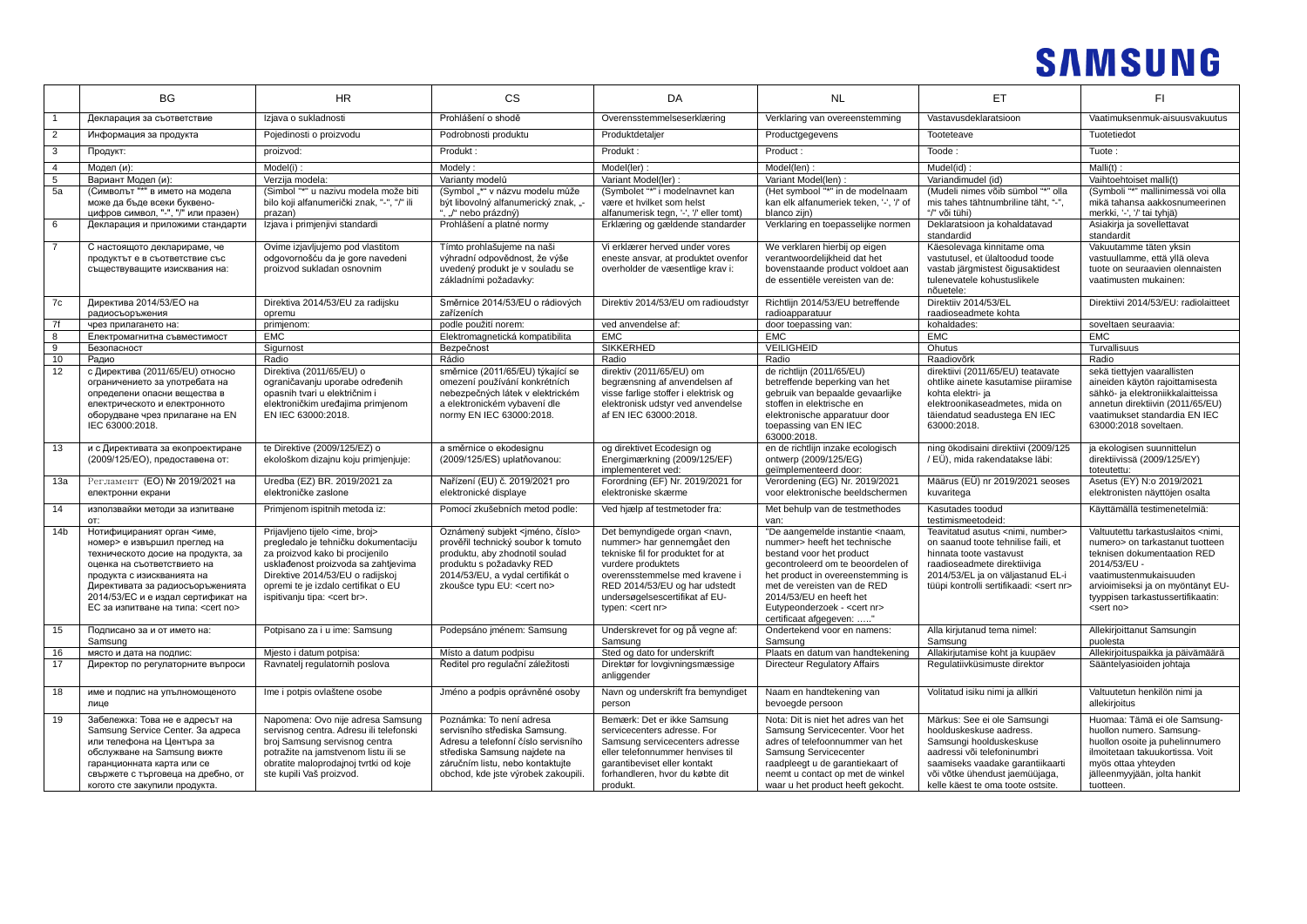|                 | FR                                                                                                                                                                                                                                               | DE                                                                                                                                                                                                                                                                                                                                           | EL                                                                                                                                                                                                                                                                   | HU                                                                                                                                                                                                                                                                                                    |                                                                                                                                                                                                                                                                                  | LV                                                                                                                                                                                                                                                                                                                                                                 | LT                                                                                                                                                                                                                                                                         |
|-----------------|--------------------------------------------------------------------------------------------------------------------------------------------------------------------------------------------------------------------------------------------------|----------------------------------------------------------------------------------------------------------------------------------------------------------------------------------------------------------------------------------------------------------------------------------------------------------------------------------------------|----------------------------------------------------------------------------------------------------------------------------------------------------------------------------------------------------------------------------------------------------------------------|-------------------------------------------------------------------------------------------------------------------------------------------------------------------------------------------------------------------------------------------------------------------------------------------------------|----------------------------------------------------------------------------------------------------------------------------------------------------------------------------------------------------------------------------------------------------------------------------------|--------------------------------------------------------------------------------------------------------------------------------------------------------------------------------------------------------------------------------------------------------------------------------------------------------------------------------------------------------------------|----------------------------------------------------------------------------------------------------------------------------------------------------------------------------------------------------------------------------------------------------------------------------|
|                 | Déclaration de conformité                                                                                                                                                                                                                        | Konformitätserklärung                                                                                                                                                                                                                                                                                                                        | Δήλωση συμμόρφωσης                                                                                                                                                                                                                                                   | Megfelelőségi nyilatkozatot                                                                                                                                                                                                                                                                           | Dichiarazione di Conformità                                                                                                                                                                                                                                                      | Atbilstības deklarācija                                                                                                                                                                                                                                                                                                                                            | Atitikties deklaracija                                                                                                                                                                                                                                                     |
| $\overline{2}$  | Détails du produit                                                                                                                                                                                                                               | Produktdetails                                                                                                                                                                                                                                                                                                                               | Λεπτομέρειες προϊόντος                                                                                                                                                                                                                                               | Termék részletei                                                                                                                                                                                                                                                                                      | Dettagli prodotto                                                                                                                                                                                                                                                                | Informācija par iekārtu                                                                                                                                                                                                                                                                                                                                            | Gaminio duomenys                                                                                                                                                                                                                                                           |
| $\overline{3}$  | Produit:                                                                                                                                                                                                                                         | Produkt:                                                                                                                                                                                                                                                                                                                                     | Προϊόν:                                                                                                                                                                                                                                                              | Termék:                                                                                                                                                                                                                                                                                               | Prodotto:                                                                                                                                                                                                                                                                        | lekārtai:                                                                                                                                                                                                                                                                                                                                                          | Gaminys:                                                                                                                                                                                                                                                                   |
| $\overline{4}$  | Modèle(s):                                                                                                                                                                                                                                       | Modell(e)                                                                                                                                                                                                                                                                                                                                    | Μοντέλο(α)                                                                                                                                                                                                                                                           | Típus(ok)                                                                                                                                                                                                                                                                                             | Modello(i)                                                                                                                                                                                                                                                                       | Modelis(-li)                                                                                                                                                                                                                                                                                                                                                       | Modelis (-iai) :                                                                                                                                                                                                                                                           |
| $5\phantom{.0}$ | Variantes du modèle:                                                                                                                                                                                                                             | Modellvariante(n)                                                                                                                                                                                                                                                                                                                            | Παρεμφερές μοντέλο / Παρεμεφερή<br>μοντέλα:                                                                                                                                                                                                                          | Változó Típus(ok):                                                                                                                                                                                                                                                                                    | Variante Modello(i):                                                                                                                                                                                                                                                             | Varianta modelis(-li):                                                                                                                                                                                                                                                                                                                                             | Modelio (-iu) variantai                                                                                                                                                                                                                                                    |
| 5a              | (Le symbole «*» dans le nom du<br>modèle peut être n'importe quel<br>caractère alphanumérique, «-», «/»<br>ou vide)                                                                                                                              | (Das Symbol "*" in der<br>Modellbezeichnung kann ein<br>beliebiges alphanumerisches Zeichen,<br>"-", "/" oder ein Leerzeichen sein)                                                                                                                                                                                                          | (Το σύμβολο "*" στην ονομασία του<br>μοντέλου μπορεί να είναι οποιοσδήποτε<br>αλφαριθμητικός χαρακτήρας, '-', '/' ή<br>κενό)                                                                                                                                         | (A "*" szimbólum a modellnévben<br>bármilyen alfanumerikus karakter<br>lehet, "-", "/" vagy üres)                                                                                                                                                                                                     | (Il simbolo "*" nel nome del modello<br>può essere qualsiasi carattere<br>alfanumerico, '-', '/' o vuoto)                                                                                                                                                                        | (Simbols "*" modela nosaukumā var<br>būt jebkurš burtciparu burts, "-", "/"<br>vai tukšs)                                                                                                                                                                                                                                                                          | (Simbolis "*" modelio<br>pavadinime gali būti bet koks<br>raidinis ir skaitmeninis simbolis,<br>"-", "/" arba tuščias)                                                                                                                                                     |
| 6               | Déclaration et normes applicables                                                                                                                                                                                                                | Erklärung und gültige Normen                                                                                                                                                                                                                                                                                                                 | Δήλωση και ισχύοντα πρότυπα                                                                                                                                                                                                                                          | Alkalmazható tanúsítványok                                                                                                                                                                                                                                                                            | Dichiarazione e Standard applicabil                                                                                                                                                                                                                                              | Deklarācija un piemērotie standarti                                                                                                                                                                                                                                                                                                                                | Deklaracija ir taikomi standartai                                                                                                                                                                                                                                          |
| $\overline{7}$  | Par la présente, nous déclarons<br>sous notre seule responsabilité<br>que le produit susmentionné est<br>conforme aux exigences<br>essentielles de                                                                                               | Wir erklären hiermit in unserer<br>alleinigen Verantwortung, dass das<br>oben genannte Produkt den<br>grundlegenden Anforderungen<br>entspricht von:                                                                                                                                                                                         | Δηλώνουμε με αποκλειστική δική μας<br>ευθύνη ότι το παραπάνω προϊόν<br>συμμορφώνεται με τις βασικές<br>απαιτήσεις του:                                                                                                                                               | Ezúton kijelentjük, hogy<br>kizárólagos felelősségünkre a<br>fenti termék megfelel az alábbiak<br>alapvető követelményeinek:                                                                                                                                                                          | Con la presente dichiariamo sotto<br>la nostra esclusiva responsabilità<br>che il prodotto sopra indicato è<br>conforme ai requisiti essenziali di:                                                                                                                              | Ar šo mēs ar pilnu atbildību<br>pazinojam, ka iepriekš minētais<br>produkts atbilst pamatprasībām,<br>kas noteiktas ar:                                                                                                                                                                                                                                            | Mes, prisiimdami visa<br>atsakomybę, pareiškiame, kad<br>aukščiau pateiktas produktas<br>atitinka esminius reikalavimus,<br>nustatytus:                                                                                                                                    |
| 7c              | Directive 2014/53/UE relative à la<br>mise sur le marché des<br>équipements radioélectriques                                                                                                                                                     | Funkanlagenrichtlinie 2014/53/EU                                                                                                                                                                                                                                                                                                             | Οδηγία 2014/53/ΕΕ για ραδιοεξοπλισμό                                                                                                                                                                                                                                 | 2014/53/EU Irányelve a<br>rádióberendezések                                                                                                                                                                                                                                                           | Direttiva 2014/53/UE<br>apparecchiature radio                                                                                                                                                                                                                                    | Radioiekārtu Direktīvu 2014/53/ES                                                                                                                                                                                                                                                                                                                                  | Radijo ryšio įrenginių direktyvoje<br>2014/53/ES                                                                                                                                                                                                                           |
| 7f              | par application des normes<br>suivantes                                                                                                                                                                                                          | unter Anwendung von:                                                                                                                                                                                                                                                                                                                         | με εφαρμογή των παρακάτω:                                                                                                                                                                                                                                            | következő szabványokat<br>alkalmazó:                                                                                                                                                                                                                                                                  | tramite l'attuazione delle norme:                                                                                                                                                                                                                                                | piemērojot:                                                                                                                                                                                                                                                                                                                                                        | kai taikoma:                                                                                                                                                                                                                                                               |
| 8               | <b>CEM</b>                                                                                                                                                                                                                                       | <b>EMV</b>                                                                                                                                                                                                                                                                                                                                   | ΕΜΟ (Ηλεκτρομαγνητική συμβατότητα)                                                                                                                                                                                                                                   | <b>EMC</b>                                                                                                                                                                                                                                                                                            | <b>EMC</b>                                                                                                                                                                                                                                                                       | <b>EMS</b>                                                                                                                                                                                                                                                                                                                                                         | <b>EMS</b>                                                                                                                                                                                                                                                                 |
| 9               | Sécurité                                                                                                                                                                                                                                         | Sicherheit                                                                                                                                                                                                                                                                                                                                   | Ασφάλεια                                                                                                                                                                                                                                                             | Bizottsági                                                                                                                                                                                                                                                                                            | Sicurezza                                                                                                                                                                                                                                                                        | Drošība                                                                                                                                                                                                                                                                                                                                                            | Saugos                                                                                                                                                                                                                                                                     |
| 10              | Radio                                                                                                                                                                                                                                            | Funk                                                                                                                                                                                                                                                                                                                                         | Ραδιοσυχνότητα                                                                                                                                                                                                                                                       | Rádió                                                                                                                                                                                                                                                                                                 | Radio                                                                                                                                                                                                                                                                            | Radio                                                                                                                                                                                                                                                                                                                                                              | Radiio                                                                                                                                                                                                                                                                     |
| 12              | la directive (2011/65/EU) relative à<br>la limitation de l'utilisation de<br>certaines substances dangereuses<br>dans les équipements électriques<br>et électroniques conformément à<br>la norme EN IEC 63000:2018.                              | die Richtlinie (2011/65/EU) zur<br>Beschränkung der Verwendung<br>bestimmter gefährlicher Stoffe in<br>Elektro- und Elektronikgeräten durch<br>die Anwendung der Norm EN IEC<br>63000:2018                                                                                                                                                   | η Οδηγία (2011/65/EU) για τον<br>περιορισμό της χρήσης συγκεκριμένων<br>επικίνδυνων ουσιών σε ηλεκτρικό και<br>ηλεκτρονικό εξοπλισμό κατ' εφαρμογήν<br>του προτύπου ΕΝ ΙΕΟ 63000:2018.                                                                               | EN IEC 63000:2018 szabványt<br>alkalmazó, az egyes veszélyes<br>anyagok elektromos és<br>elektronikus berendezésekben<br>való alkalmazásának<br>korlátozásáról szóló irányelvnek<br>(2011/65/EU).                                                                                                     | la Direttiva (2011/65/UE) sulla<br>limitazione d'uso di alcune<br>sostanze pericolose nei dispositivi<br>elettrici ed elettronici tramite<br>l'attuazione della norma EN IEC<br>63000:2018.                                                                                      | Direktīva (2011/65/ES) par dažu<br>bīstamu vielu izmantošanas<br>jerobežošanu elektriskās un<br>elektroniskās iekārtās, piemērojot<br>EN IEC 63000:2018.                                                                                                                                                                                                           | Direktyva (2011/65/ES) dėl tam<br>tikru pavojingų medžiagų<br>naudoiimo elektros ir<br>elektroninėje įrangoje<br>apribojimo, kai taikomas EN IEC<br>63000:2018.                                                                                                            |
| 13              | et de la directive (2009/125/CE)<br>sur l'écoconception mise en œuvre                                                                                                                                                                            | und die Ökodesign-Richtlinie<br>(2009/125/EG) implementiert durch:                                                                                                                                                                                                                                                                           | και με την Οδηγία Οικολογικού<br>Σχεδιασμού (2009/125/ΕΚ) που<br>εφαρμόζεται από τον:                                                                                                                                                                                | és a környezetbarát tervezésről<br>szóló irányelvnek (2009/125/EK),<br>valamint az ennek<br>végrehajtásáról szóló:                                                                                                                                                                                    | e della Direttiva (2009/125/CE)<br>relativa alla progettazione<br>ecocompatibile tramite l'attuazione<br>del:                                                                                                                                                                    | un Ekodizaina direktīvai<br>(2009/125/EK), kas īstenota ar:                                                                                                                                                                                                                                                                                                        | ir Ekologinio projektavimo<br>direktyva (2009/125/EB),<br>jqyvendinama pagal:                                                                                                                                                                                              |
| 13a             | Règlement (CE) N o 2019/2021 en<br>ce qui concerne les dispositifs<br>d'affichage électroniques                                                                                                                                                  | Verordnung (EG) Nr. 2019/2021 für<br>elektronische Displays                                                                                                                                                                                                                                                                                  | Κανονισμό (ΕΚ) αριθ. 2019/2021 για<br>οθόνες                                                                                                                                                                                                                         | A Bizottság No 2019/2021/EK<br>rendelete az elektronikus<br>kijelzőkre vonatkozó tekintetében                                                                                                                                                                                                         | Regolamento (UE) N. 2019/2021<br>per display elettronici                                                                                                                                                                                                                         | Regula (ES) Nr. 2019/2021<br>attiecībā uz elektroniskajiem<br>displejiem                                                                                                                                                                                                                                                                                           | Reglamenta (ES) Nr. 2019/2021<br>dėl elektroninių vaizduoklių                                                                                                                                                                                                              |
| 14              | En utilisant des méthodes de test                                                                                                                                                                                                                | Unter Verwendung von Testmethoden<br>gemäß:                                                                                                                                                                                                                                                                                                  | Με χρήση μεθόδων δοκιμών από το:                                                                                                                                                                                                                                     | Vizsgálati módszerek<br>felhasználásával:                                                                                                                                                                                                                                                             | Tramite i metodi di test dalla:                                                                                                                                                                                                                                                  | Izmantojot šādas testēšanas<br>metodes:                                                                                                                                                                                                                                                                                                                            | Naudojant bandymo būdus iš:                                                                                                                                                                                                                                                |
| 14 <sub>b</sub> | L'organisme notifié <nom,<br>numéro&gt; a examiné le dossier<br/>technique du produit afin d'évaluer<br/>sa conformité aux exigences de la<br/>RED 2014/53/EU et a émis le<br/>certificat d'examen de type EU:<br/><cert no=""></cert></nom,<br> | Die genannte Stelle <name.<br>Nummer&gt; hat die technischen<br/>Unterlagen des Produkts auf die<br/>Konformität des Produkts hinsichtlich<br/>der Anforderungen der RED<br/>2014/53/EG überprüft. Zudem wurde<br/>von dieser Stelle die<br/>EUBaumusterprüfbescheinigung<br/>ausgegeben: <zertifikatsnummer></zertifikatsnummer></name.<br> | Ο κοινοποιημένος οργανισμός <όνομα,<br>αριθμός> εξέτασε τον τεχνικό φάκελο του<br>προϊόντος για να εκτιμήσει τη<br>συμμόρφωση του προϊόντος με τις<br>απαιτήσεις του RED 2014/53/ΕΕ και<br>εξέδωσε το πιστοποιητικό εξέτασης<br>τύπου ΕΕ: < αριθμός πιστοποιητικού>. | A termék a RED 2014/53/EU<br>irányelv követelményeinek való<br>megfelelésének értékelésére a<br><név. szám=""> testület áttekintette<br/>a termék műszaki<br/>dokumentációját, és a következő<br/>EU-típusvizsgálati tanúsítványt<br/>bocsátotta ki:<tanúsítvány<br>száma&gt;</tanúsítvány<br></név.> | L'Organismo Notificato <nome.<br>numero&gt; ha esaminato il fascicolo<br/>tecnico relativo al prodotto per<br/>valutare la conformità del prodotto<br/>ai requisiti RED 2014/53/UE ed ha<br/>emesso il certificato di esame UE:<br/><certificato n.=""></certificato></nome.<br> | "Pilnvarotā iestāde <nosaukums.<br>numurs&gt; ir pārskatījusi<br/>izstrādājuma tehnisko<br/>dokumentāciju, lai novērtētu tā<br/>atbilstību Direktīvai par dalībvalstu<br/>tiesību aktu saskanošanu attiecībā<br/>uz radioiekārtu pieejamību tirgū<br/>(2014/53/ES) un ir izsniegusi<br/>šo ES tipa pārbaudes sertifikātu:<br/><cert no="">'</cert></nosaukums.<br> | Notifikuotoji istaiga<br><pavadinimas, numeris=""><br/>peržiūrėjo gaminio technine<br/>bylą, įvertino gaminio atitiktį<br/>Radijo ryšio įrenginių direktyvos<br/>2014/53/ES reikalavimams ir<br/>išdavė ES tipo tyrimo sertifikatą:<br/><cert no=""></cert></pavadinimas,> |
| 15              | Signé en nom et pour le compte<br>de: Samsung                                                                                                                                                                                                    | Unterzeichnet für und im Namen von:<br>Samsung                                                                                                                                                                                                                                                                                               | Υπογραφή για και για λογαριασμό της:<br>Samsung                                                                                                                                                                                                                      | A Samsung nevében és nevében<br>aláírták                                                                                                                                                                                                                                                              | Firmato a nome e per conto di:<br>Samsung                                                                                                                                                                                                                                        | Parakstīts Samsung vārdā                                                                                                                                                                                                                                                                                                                                           | Pasirašyta "Samsung" vardu                                                                                                                                                                                                                                                 |
| 16              | Lieu et date de signature                                                                                                                                                                                                                        | Ort und Datum der Unterschrift                                                                                                                                                                                                                                                                                                               | Μέρος και ημερομηνία υπογραφής                                                                                                                                                                                                                                       | A aláírás helve és kelte                                                                                                                                                                                                                                                                              | Luogo e data della firma                                                                                                                                                                                                                                                         | Paraksta vieta un datums                                                                                                                                                                                                                                                                                                                                           | Parašo vieta ir data                                                                                                                                                                                                                                                       |
| 17              | Directeur des affaires<br>réglementaires                                                                                                                                                                                                         | Direktor für Regulatory Affairs                                                                                                                                                                                                                                                                                                              | Διευθυντής ρυθμιστικών υποθέσεων                                                                                                                                                                                                                                     | Szabályozási ügyek igazgatója                                                                                                                                                                                                                                                                         | Director of Regulatory Affairs                                                                                                                                                                                                                                                   | Regulējošo jomu direktors                                                                                                                                                                                                                                                                                                                                          | Kontrolės reikalų direktorius                                                                                                                                                                                                                                              |
| 18              | Nom et signature du responsable<br>autorisé                                                                                                                                                                                                      | Name und Unterschrift der/des<br>Bevollmächtigten                                                                                                                                                                                                                                                                                            | Όνομα και υπογραφή εξουσιοδοτημένου<br>ατόμου                                                                                                                                                                                                                        | A képviseletre jogosult<br>személy(ek) neve, beosztása<br>cégszerű aláírás                                                                                                                                                                                                                            | Nome e firma della persona<br>autorizzata                                                                                                                                                                                                                                        | pilnvarotās personas vārds,<br>uzvārds un paraksts                                                                                                                                                                                                                                                                                                                 | Igalioto asmens vardas,<br>pavardė ir parašas                                                                                                                                                                                                                              |
| 19              | Cette adresse n'est pas celle du<br>centre de service Samsung. Pour                                                                                                                                                                              | Hinweis: Dies ist nicht die Adresse<br>des Samsung-Kundendienstzentrums.                                                                                                                                                                                                                                                                     | Αυτή δεν είναι η διεύθυνση του Κέντρου<br>επισκευών της Samsung. Για                                                                                                                                                                                                 | Megjegyzés: Ez nem a Samsung<br>Szervíz Központ címe. A                                                                                                                                                                                                                                               | L'indirizzo sopra riportato non è<br>quello del Samsung Service                                                                                                                                                                                                                  | Šī nav Samsung servisa centra<br>adrese. Samsung servisa centra                                                                                                                                                                                                                                                                                                    | Tai nėra "Samsung" serviso<br>centro adresas. Jei norite                                                                                                                                                                                                                   |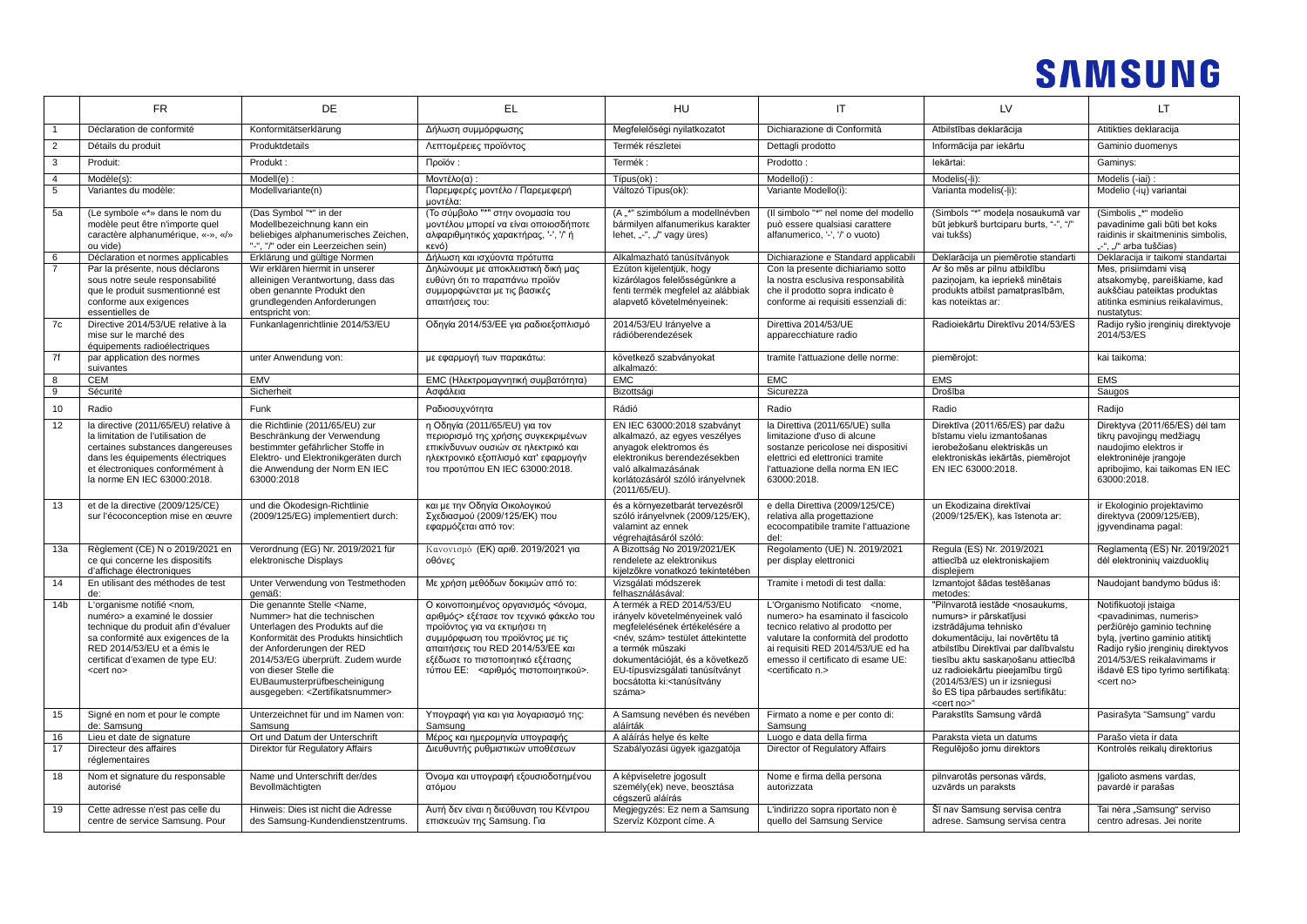

| connaître l'adresse ou le numéro  | Die Adresse oder Telefonnummer des    | πληροφορίες σχετικά με τη διεύθυνση ή | Samsung Szervíz Központ        | Centre. Si prega di verificare          | adrese un tālruna numurs norādīts    | sužinoti "Samsung" techninės      |
|-----------------------------------|---------------------------------------|---------------------------------------|--------------------------------|-----------------------------------------|--------------------------------------|-----------------------------------|
| de téléphone du centre de service | Samsung-Kundendienstzentrums          | το τηλέφωνο του Κέντρου επισκευών της | telefonszámát vagy címét a     | l'indirizzo o il numero di telefono del | garantijas kartē, vai sazinieties ar | priežiūros centro adresa ar       |
| Samsung, consultez la carte de    | finden Sie auf der Garantiekarte oder | Samsung, δείτε την κάρτα εγγύησης ή   | garancia jegyen találja vagy a | Samsung Service Centre all'interno      | mazumtirgotāju, pie kura jūs         | telefono numeri, skaitvkite       |
| aarantie ou contactez le point de | erfahren Sie von dem Händler, bei     | επικοινωνήστε με το εμπορικό          | terméket eladó kereskedőtől    | del certificato di garanzia o           | iegādājāties savu iekārtu.           | garantine kortele arba kreipkitės |
| vente où le produit a été acheté. | dem Sie das Produkt erworben haben.   | κατάστημα από το οποίο ανοράσατε το   | tudhatja meg.                  | contattare il distributore presso cui   |                                      | j pardavėją, iš kurio pirkote     |
|                                   |                                       | προϊόν.                               |                                | è stato acquistato il prodotto          |                                      | gamını                            |